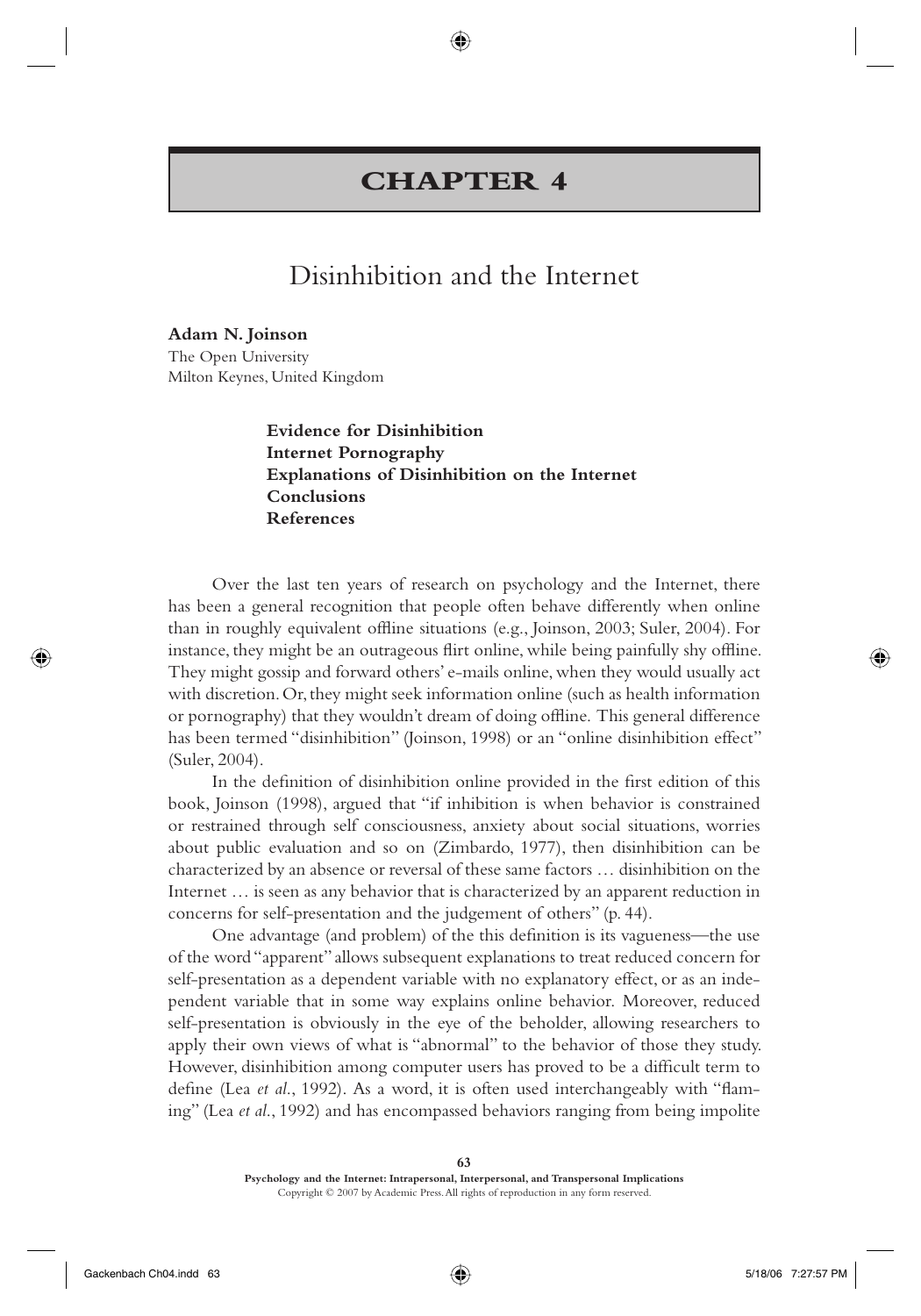(Kiesler *et al*., 1985) to the use of capital letters or exclamation marks (Sproull & Kiesler, 1986) and expressions of personal feelings toward another person using a computer network (Kiesler *et al*., 1985).

Others (e.g., Suler, 2004) have avoided providing a definition of disinhibition, but instead have focused on possible causes of an effect. Such explanations usually rely on aspects of the online environment, for instance, anonymity or asynchronicity, to explain disinhibitory effects. In the present chapter, I argue that explanations that rely simply on aspects of the media (e.g., anonymity) and their presumed psychological impact (e.g., reduced concern for impression management) are doomed to fail to fully explain disinhibited behavior online. This is because behavior on-line does not occur in a vacuum—people have a variety of media to choose from much of the time, and the choice of an online alternative may be due to the expectation that its attributes can be appropriated to satisfy their own needs. So, what looks at first glance to be a disinhibition effect of a media may, in fact, be a strategic choice by the user ( Joinson, 2004).

The present chapter focuses on evidence of disinhibition online in two main areas: communication (in the form of self-disclosure and flaming) and information seeking (in the form of the seeking of pornography). There are, of course, many other example of disinhibited behavior (e.g., inappropriate forwarding of e-mail messages), but for the purposes of the present chapter, these will suffice.

### **EVIDENCE FOR DISINHIBITION**

### **SELF-DISCLOSURE AND THE INTERNET**

A large body of experimental and anecdotal evidence suggests that computer-mediated communication (CMC) and general Internet-based behavior can be characterized as containing high levels of self-disclosure. For instance, Rheingold (1993) claims that new, meaningful relationships can be formed in cyberspace because of, not despite, its limitations. He further argues that "the medium will, by its nature … be a place where people often end up revealing themselves far more intimately than they would be inclined to do without the intermediation of screens and pseudonyms." Similarly, Wallace (1999) argues that, "The tendency to disclose more to a computer … is an important ingredient of what seems to be happening on the Internet" (p. 151). Self-disclosure has been studied in a number of different settings using computers. For instance, Parks and Floyd (1996) studied the relationships formed by Internet users and found high levels of self-reported disclosure within online relationships. Rosson (1999) analyzed 133 stories posted by Internet users on a resource called "Web Storybase." Overall, 81 of the stories contained personal information of some sort. Rosson concludes that: "users seem to be quite

⇔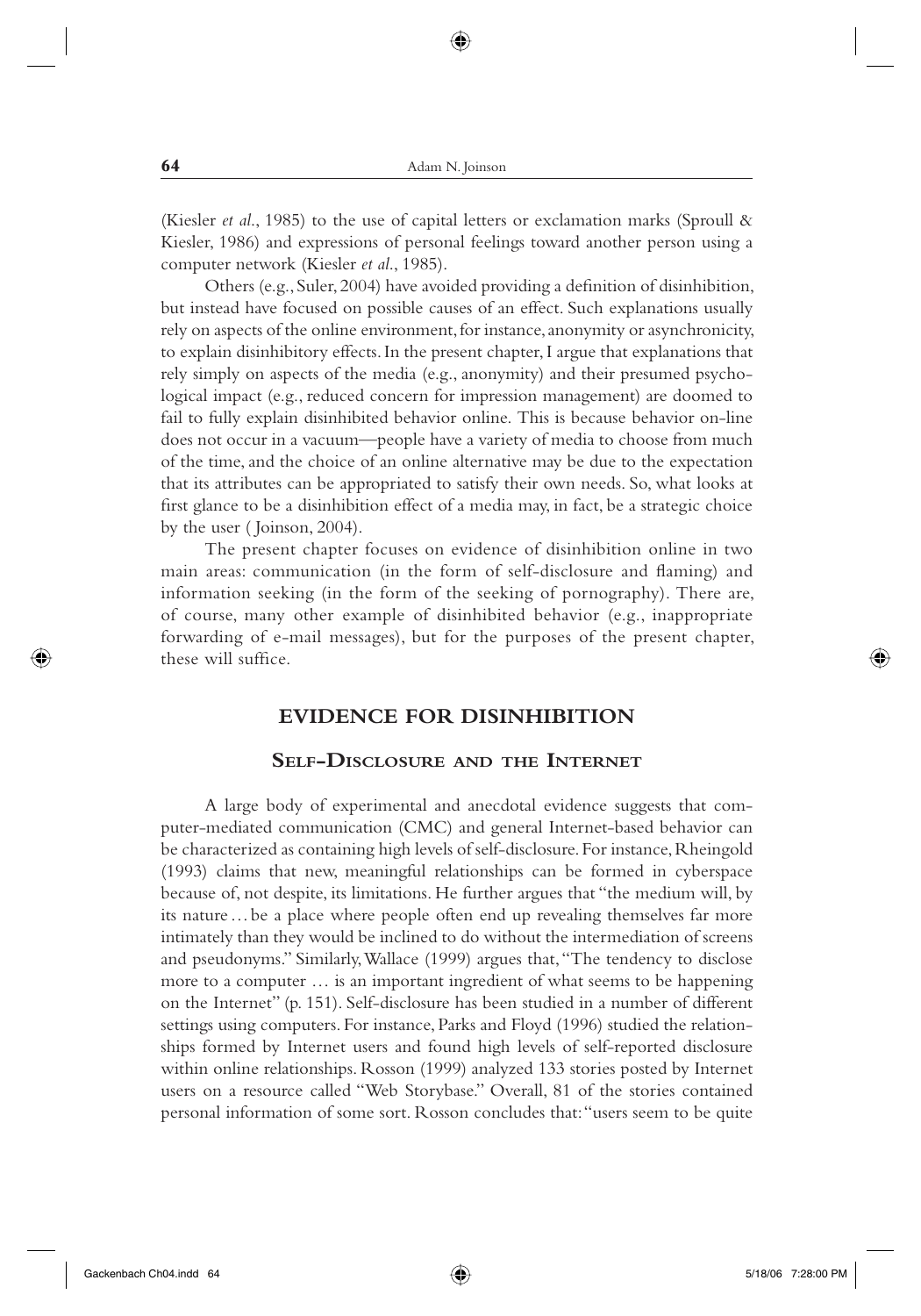comfortable revealing personal—even quite intimate—details about their lives in this very public forum" (p. 8). Similarly, McKenna and Bargh (1998) argue that participation in online newsgroups gives people the benefit of "disclosing a long secret part of one's self" (p. 682). McKenna and Bargh also found that self-disclosure online had powerful repercussions for "real life":

As a direct result of Internet newsgroup membership and participation, over 37% of participants in Study 2, and 63% of those in Study 3 revealed to others what had been an embarrassing secret about themselves (p. 691).

More recently, Chesney (2005), in a small scale study of online diaries, reported high levels of disclosure of sensitive information, with half of his participants claiming to never withhold information from their diaries.

In the series of studies reported by Joinson (2001), the level of self-disclosure was measured using content analysis of transcripts of face-to-face (FtF) and synchronous CMC discussions (study one), and in conditions of visual anonymity and video links during CMC (study two). In keeping with the predicted effect, selfdisclosure was significantly higher when participants chatted using a CMC system as opposed to FtF. In the second study, incorporating a video link while the participants chatted using the CMC program led to levels of self-disclosure similar to the FtF levels, while the comparison condition (no video link) led to significantly higher levels of self-disclosure.

These two studies together provide empirical support that visually anonymous CMC tends to lead to higher levels of self-disclosure. The results of these studies also suggest that high levels of self-disclosure can effectively be designed out of an Internet interaction (e.g., through the use of a video link or accountability cues ( Joinson, 2001, study 3), as well as encouraged.

Further empirical confirmation of increased self-disclosure during CMC comes from the work of Tidwell and Walther (2002). They proposed that heightened self-disclosure during CMC may be due to people's motivation to reduce uncertainty. According to Uncertainty Reduction Theory (URT; Berger & Calabrese, 1975), people are motivated to reduce uncertainty in an interaction to increase predictability. In FtF interaction, uncertainty can be reduced through both verbal and nonverbal communication and cues. Tidwell and Walther hypothesize that during CMC, uncertainty-reducing behaviors are text-based only, including increased levels of self-disclosure and question asking. To test this, Tidwell and Walther recruited 158 students to hold a discussion in opposite sex pairs with an unknown partner using a CMC system or FtF. The subsequent conversations were content analyzed for disclosure using the breadth and depth of self-disclosure indices developed by Altman and Taylor (1973).

Tidwell and Walther found that those in the CMC condition displayed higher levels of both question asking and self-disclosure compared with the FtF condition. The questions asked by CMC discussants were also more probing and intimate

↔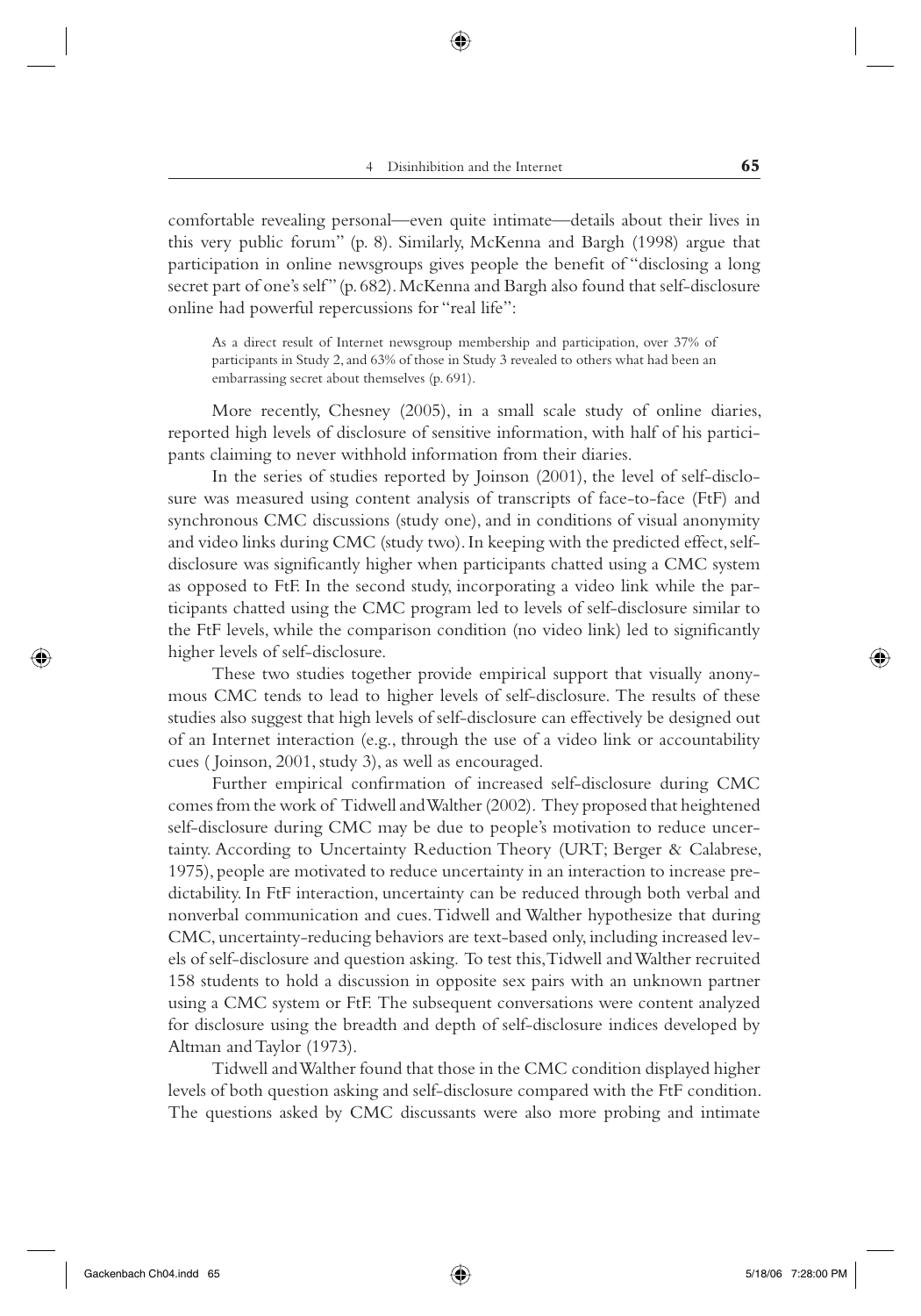**66** Adam N. Joinson

⊕

than those asked by those talking FtF, while both the questions and disclosure by FtF interactants tended to be more peripheral than those in the CMC condition. Tidwell and Walther conclude that the limitations of CMC encourage people to adapt their uncertainty-reducing behaviors—they skip the usual asking of peripheral questions and minor disclosure and instead opt for more direct, intimate questioning and self-disclosure.

Surveys and research administered via the Internet, rather than using paper methodologies, have also been associated with reductions in socially desirable responding (Frick, Bächtiger, & Reips, 2001; Joinson, 1999), higher levels of selfdisclosure (Weisband & Kiesler, 1996) and an increased willingness to answer sensitive questions (see Tourangeau, 2004).

In a similar vein, survey methodology techniques that tend to reduce human involvement in question administration also increase responses to sensitive personal questions. For instance, compared to other research methods, when data collection is conducted via computer-aided self-interviews (where participants type their answers on to a laptop), people report more health-related problems (Epstein *et al.,* 2001), more HIV risk behaviors (Des Jarlais *et al*., 1999), more drug use (Lessler *et al*., 2000), and men report fewer sexual partners and women more (Tourangeau & Smith, 1996). Medical patients tend to report more symptoms and undesirable behaviors when interviewed by computer rather than FtF (Greist, Klein, & VanCura, 1973). Clients at a STD clinic report more sexual partners, more previous visits, and more symptoms to a computer than to a doctor (Robinson & West, 1992). Ferriter (1993) found that preclinical psychiatric interviews conducted using CMC compared to FtF yielded more honest, candid answers. Similarly, automated or computerized telephone interviews, compared to other forms of telephone interviewing, led to higher levels of reporting of sensitive information (see Lau, Tsui, & Wang, 2003; Tourangeau, 2004).

Conversely, methods that increase the social presence of the surveyor (e.g., by using photographs of the researcher) have been predicted to lead to a reduced willingness to answer sensitive questions (Tourangeau *et al*., 2003), although the fi ndings of Tourangeau *et al*. were equivocal. However, Sproull *et al*.(1996) found that participants "present themselves in a more positive light to the talking-face displays" (p. 116) than to text-only interfaces. Joinson *et al.* (in press) report that AU: Please although personalizing the research experience leads to higher response rates to a self-administered survey, it also reduces self-disclosure. Given the need for high response rates to reduce sampling error in surveys, and the need for candid disclosure to maintain data quality, this potential tradeoff between response rates and disclosure is important. Joinson *et al*. suggest that the provision of "I prefer not to say" options may well provide one route to manage the tradeoff because respondents with compromised anonymity can still complete the survey without a subsequent loss of privacy. update

⊕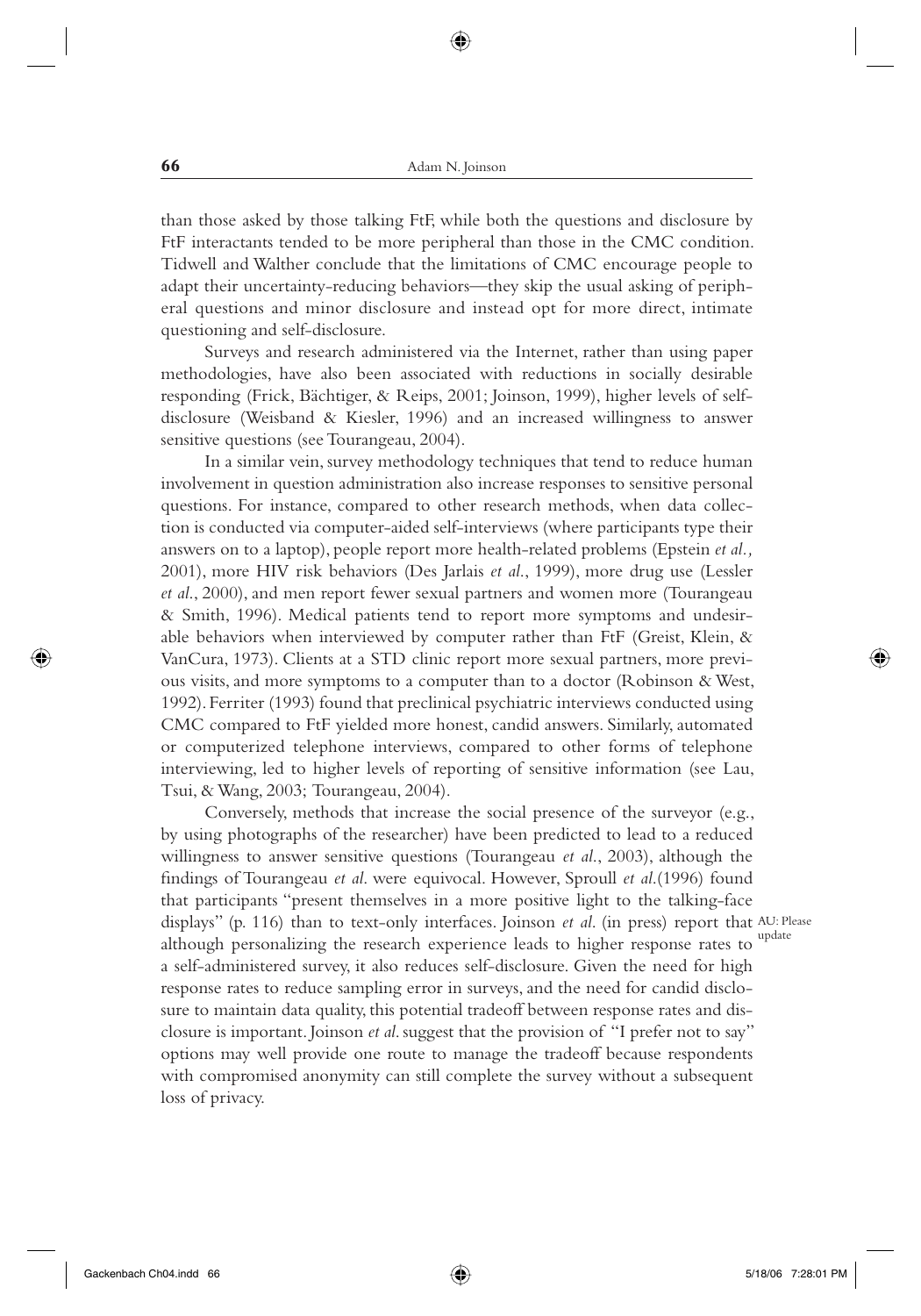### **FLAMING AND ANTI-SOCIAL BEHAVIOR**

In its original format, "flaming" referred to incessant talking or pointless chatter. However, it came to be generally seen as negative or antisocial behavior on computer networks. When such antagonistic or aggressive messages are traded between people, it becomes a "flame war." Academic research into flaming has been hampered by a lack of clarity in the definitions used to measure it in laboratory research.

For instance, Kiesler et al. (1985) operationalized flaming as:

- impolite statements
- swearing/flirting
- exclamations
- expressions of personal feelings toward another
- the use of superlatives

Other operationalizations of flaming include items such as profanity, "typographic energy" (e.g., exclamation marks), name calling, swearing, and general negative affect. When the focus of a research project moves from flaming to "uninhibited" communication, the definition widens to include even non-taskbased messages and conveying bad news.

A further problem with the definition and operationalization of flaming is its *a priori* link to computer-mediated communication (Lea *et al*., 1992). In many instances, flaming is, by definition, something that either only occurs on computer networks, is unique to computer networks, or is more evident on computer networks than face-to-face.

### **EMPIRICAL EVIDENCE FOR FLAMING**

According to Selfe and Meyer (1991), "heated, emotional, sometimes anonymous, venting … is a common, if not universal, feature of computer-based conferences" (p. 170).

In three early studies outlined in Kiesler *et al*. (1984) the levels of uninhibited verbal behavior were compared in four conditions: face-to-face communication, anonymous computer conferencing (one-to-many), non-anonymous computer conferencing (one-to-many), and e-mail. In the experiments, groups of three people were asked to reach a consensus using a choice–dilemma task (a dilemma where groups weigh up two possible choices, often a risky and cautious option, and come to a joint decision). The researchers also found higher levels of uninhibited verbal behavior (defined in this instance as hostile comments such as swearing, name calling, and insults) in each experiment when people used computers to communicate.

⊕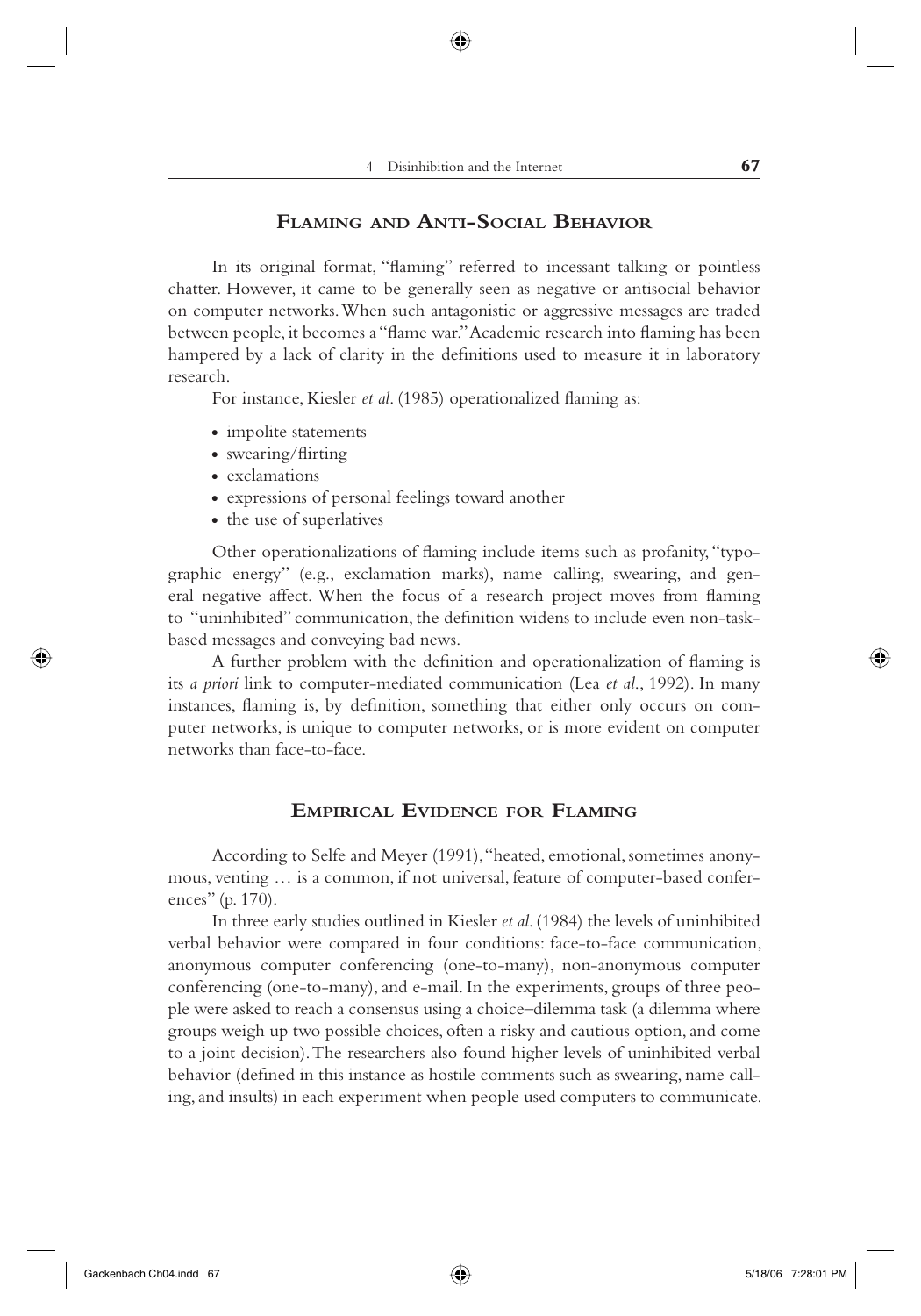The highest levels of uninhibited behavior were recorded when people discussed anonymously using a real time (synchronous) computer-conferencing system.

Castellá et al. (2000) compared levels of flaming between groups discussing a dilemma using e-mail, video-conferencing, or face-to-face. They categorized flaming into "informal speech" (including "ironic comments" and "expressions which try to endow the written speech with certain characteristics of oral speech"  $(p. 148)$ ) and flaming (aggressive and overtly hostile comments). They found that flaming occurred 94 times in the text-based discussions (4.72% of remarks), compared to 8 times (0.21%) and 16 times (0.39) in face-to-face and video conferencing conditions, respectively.

So, although flaming was rare, it was significantly more likely to occur in the text-based discussions than face-to-face or video conferencing. In further analyses of the data, Castellá *et al*. found no links between an individual's assertiveness or the familiarity of the group and flaming, although being more familiar with the other group members did predict levels of informal speech.

Aiken and Waller (2000) studied two groups of business students who discussed the impeachment of President Clinton and parking problems on campus (both judged as reasonably controversial issues). They found that flaming comments were written by a small but consistent group of people, who were all male. In one group, 20% of the individuals wrote flaming messages for the parking discussion, and 50% for the president discussion. All participants who wrote flaming messages in the first discussion also wrote them in the second. But, they found no links between the controversy or perceived importance of the topic and flaming, suggesting that "flames are probably due to the characteristics (such as gender, level of maturity, hostility, etc.) of the individual writing them" (p. 99). Indeed, Smolensky *et al*. (1990) found that uninhibited communication was related to an individual's level of extroversion, as well as the level of familiarity within the group.

Coleman *et al*. (1999) examined the discussions of 58 face-to-face and 59 CMC participants discussing a set topic in groups of 3–7 people. The subsequent discussions were rated on (among other things), negativity. Positive or neutral statements were scored as 1; statements containing overt disagreement or criticism scored 2; and profanity, hostility, and name-calling were scored as 3. The level of negativity between the two groups did not differ: For the CMC groups, it was 1.24, while for the FtF groups, it was 1.21. However. Coleman *et al*. do note that all cases of "level 3" negativity, while rare, occurred in the CMC condition.

A second type of study into flaming involves asking Internet users to report post hoc the number of flames they see FtF and during CMC. One such study was conducted by Sproull and Kiesler (1986) when they studied the e-mail communications of 96 staff working for a large organization in the United States. They studied the e-mail communication of 96 staff, as well as collecting questionnaire responses. In accordance with their predictions, Sproull and Kiesler found that their

⊕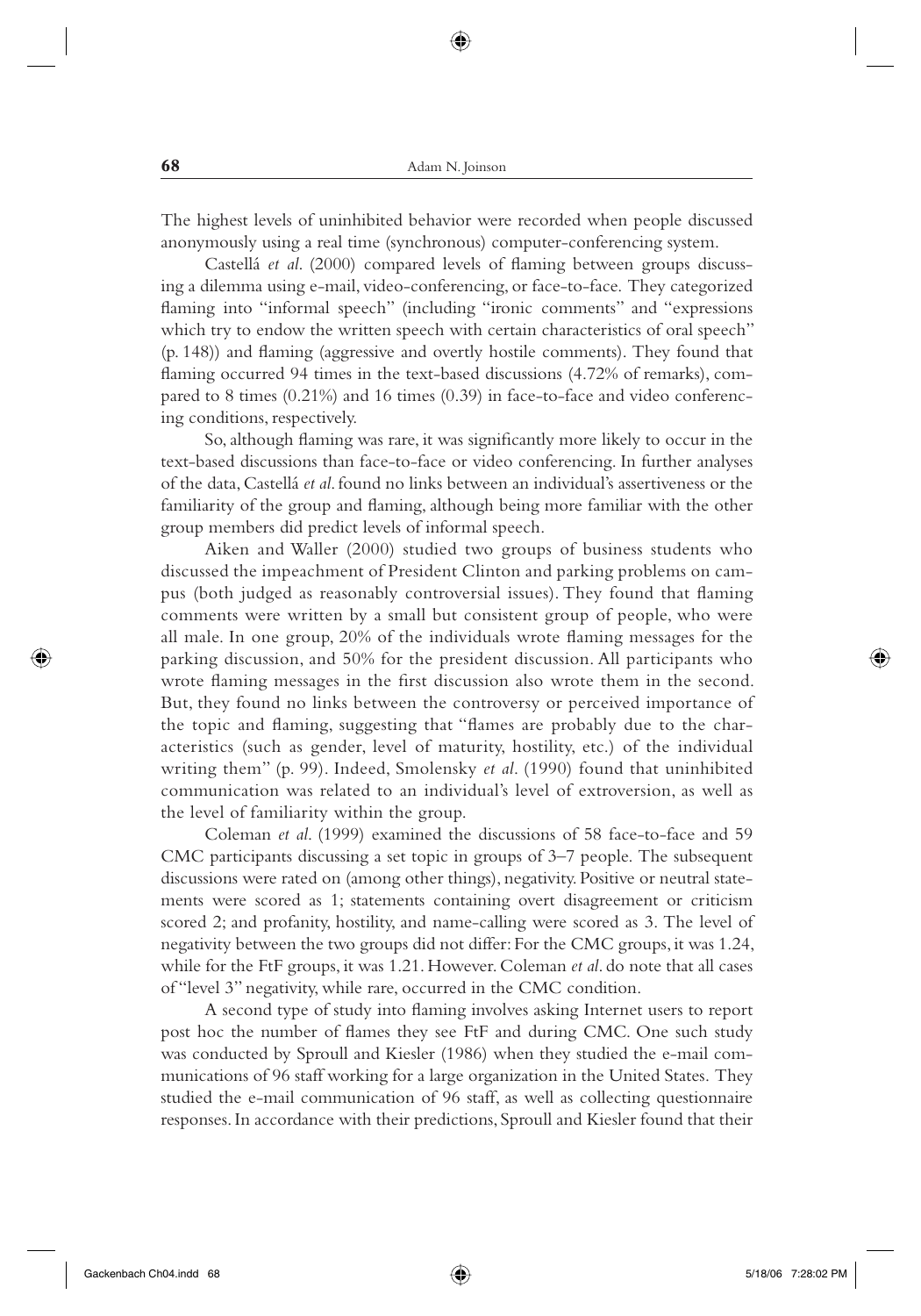participants reported seeing 33 flames on e-mail in a month, and just 4 in face-toface interaction.

In summary, then, although flaming is relatively rare, there is evidence that it is more likely to occur in CMC than FtF encounters. However, part of the problem is the archival nature of much CMC—a single flame can be forwarded, saved, and re-read online. This might introduce a bias in favor of CMC as a location of flaming, because flames are more likely to be recalled under these circumstances.

#### **DISINHIBITION AND THE WORLD-WIDE WEB (WWW)**

Throughout this discussion, the focus of attention has been communication. However, there is also considerable evidence that behavior on the World Wide Web, while not necessary "deviant," can be seen (at least at times) as disinhibited. Psychological studies of the WWW tend to focus on three main areas: the use of the WWW for conducting psychological research (e.g., Birnbaum, 2004); interaction with WWW interfaces and usability; and psychological processes involved in WWW behavior.

However, despite its importance in popularizing the Internet outside academic and military circles, the psychological processes associated with information seeking (or "browsing") on the World Wide Web has received scant attention from psychological researchers. Of the few studies published that do not deal exclusively with its use as a research tool, the majority deal with the evaluation of WWW sites, or in rare cases, the use of search engines and/or navigation strategies from a human–computer interaction perspective. This pattern is repeated in medical research, with the majority of work that deals with the WWW focusing almost exclusively on the content of the Web sites rather than users' behavior in accessing information.

The omission of the WWW from the body of developing knowledge of social behavior on the Internet is problematic because the WWW drove much of the development on the Internet in terms of usage and application/innovation. While the almost limitless amount of information available on the WWW is often touted as one of the main reasons to access the Internet, little is known about the psychological processes that underpin the seeking of that information.

### **INTERNET PORNOGRAPHY**

One area of WWW behavior that has received some research attention is the accessing of pornographic material. Pornography is considerably more accessible on the Internet than on paper. This increase in accessibility not only circumvents any locally held laws on obscenity (effectively reducing what is acceptable to the

⇔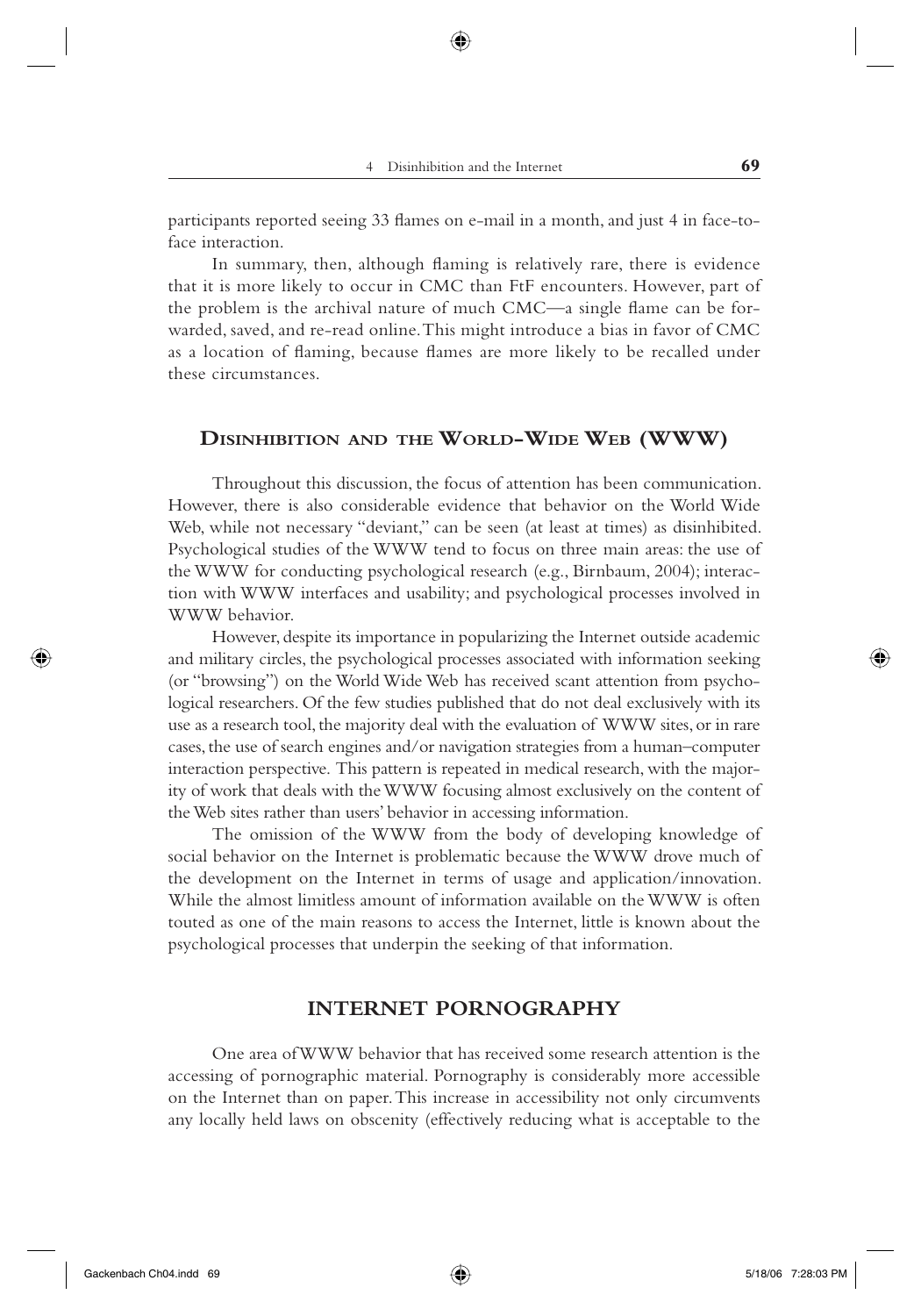lowest common denominator because that is where Web sites will be hosted), but it also removes many of the psychological inhibitions associated with, say, purchasing pornography in one's local shop.

It is commonly alleged that pornography has been at the forefront of technological developments on the WWW. To be sure, pornographers have been quick to use new technologies—the invention of photography, the telephone and telegraph, cinema and 8mm film, and VHS video has quickly been followed by the use of the technology for pornography. Moreover, as different technologies have been adopted, the consumption of pornography has become increasingly a private affair. The cost of producing and distributing cinema-quality film meant that, until the advent of video, most pornography was viewed by groups. The development of peep shows (where individual's watch pornography in a small booth relatively anonymously) served to privatize pornography (and was a massive success before the advent and widespread adoption of video in the mid to late 1970s). Indeed, back in the 1980s, it was similarly argued that pornography and horror movies were the "killer app" of video—and video "nasties" were implicated in negative social outcomes in the same way the Internet is today.

However, the content and quantity of pornography on the Internet has been under-researched by cyberpsychologists. In part, this is due to the controversy that followed the publication and ensuing publicity of a study by Rimm in 1995. Rimm, a researcher at Carnegie Mellon University, surveyed sexually explicit images available on Usenet and pay-to-view subscription services. The report was picked up by *Time* magazine, which ran a cover story on "CYBERPORN!" Based in part on the study by Rimm, the *Time* magazine story claimed that 83.5% of images on Usenet are pornographic in nature, and that trading in pornography is one of the most popular, if not the most popular, activity on the Internet. However, the data collected by Rimm didn't support this at all. Of the 900,000 occurrences of sexually explicit material collected, less than 1% came from Usenet—the rest from the subscription servers (that generally require credit card details). Following the ensuing outcry from Internet users who felt tarred by this allegation, independent investigations were conducted by both Carnegie Mellon and Georgetown University (who had originally published the study in their *Law Review*). *Time* magazine posted a partial retraction of their story. But, the idea that the Internet is awash with pornography still persists.

### **FORMATS OF PORNOGRAPHY ON THE INTERNET**

Rimm's study of pornographic images attempted to analyze them for content by automatically collecting the descriptions of the images. As the description of the images is likely to be more linked to advertising than necessarily the actual content, it is likely that this method inflated the level of obscenity.

⊕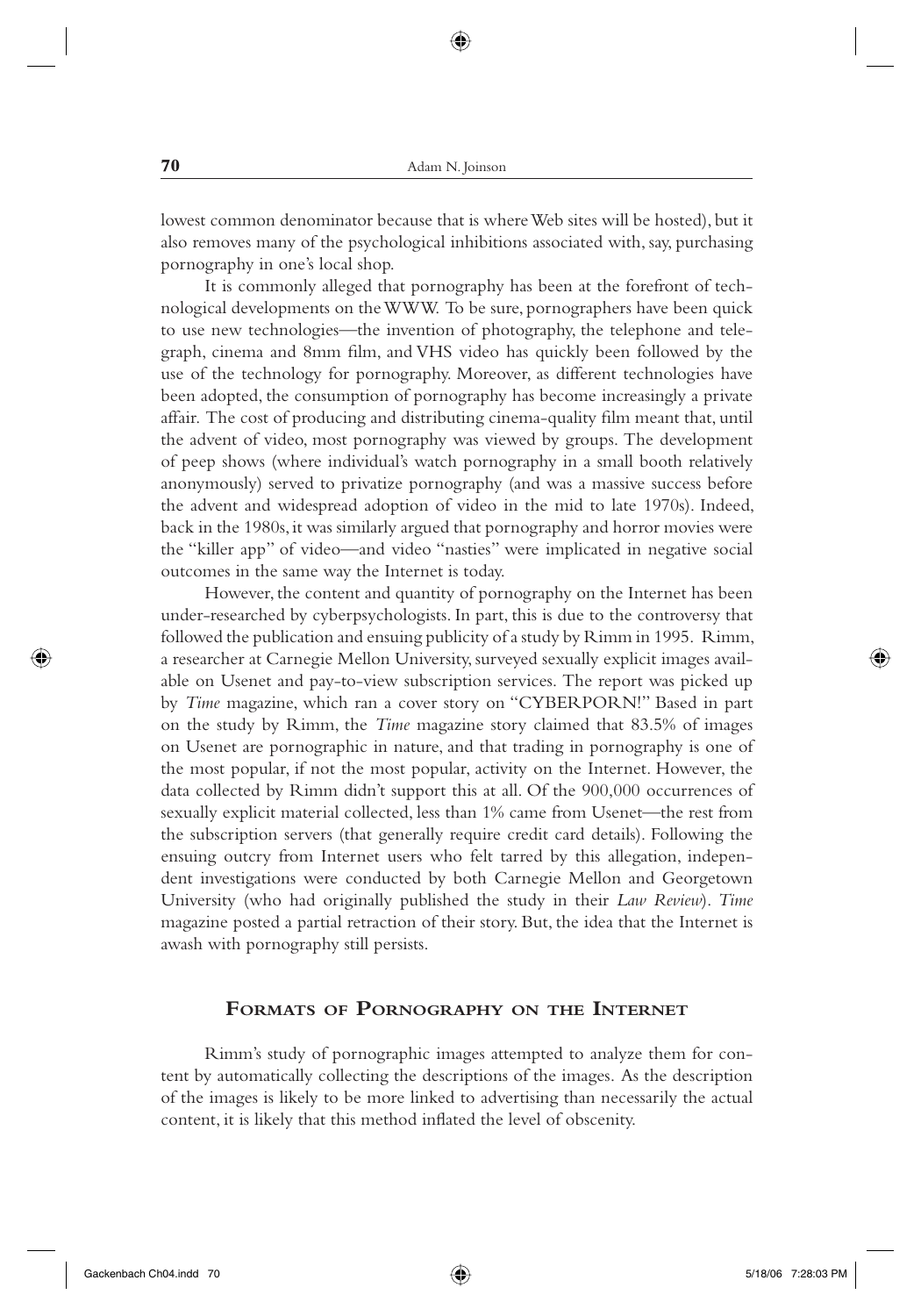4 Disinhibition and the Internet **71**

⊕

To counter this inflation of obscenity, Mehta and Plaza (1997) analyzed 150 sexually explicit images taken from 17 newsgroups on a single day in 1994. A majority of the images posted were by anonymous noncommercial Usenet users (65%). The main themes that emerged from the analysis were closeups of human genitalia (43%), erect penises (35%), fetishes (33%), and masturbation (21%). The amount of material most likely to be deemed illegal in most countries was also high: 15% of the images either contained children or adolescents or signified youth in the image or text. Other paraphelias were noted, including bondage and discipline (10%), the insertion of foreign objects (17%), bestiality (10%), incest (1%), and urination (3%). Mehta and Plaza note that the distribution of types of images is similar to that found by Rimm in his study of bulletin boards.

Mehta and Plaza also note that the content of Internet pornography seems to differ from that of magazines and videos. For instance, fellatio, homosexuality, and group sex were more often found on Internet sites (15, 18, and 11%, respectively) than in comparable studies of traditional media (8.1, 2–4, and 1–3%, respectively). Compared to the anonymous, noncommercial users, commercial users (i.e., those effectively posting advertisements) were significantly more likely to post explicit material (use of a foreign object, fellatio, and children/adolescents).

Mehta and Plaza (1997) conclude that the amount of explicit/illegal material posted by commercial users reflects an unregulated, fiercely competitive market where pay-to-view bulletin board and Web sites need to offer something different (i.e., increasingly explicit or unusual images). They also note that many of the images of children or adolescents gave the illusion of youth, but may well have been a model aged over 18. None of the images involving children or adolescents were sexually explicit—"the vast majority of the small number of images depicting children and adolescents probably come from nudist magazines.… We never came across an image depicting a sexual act between an adult and a child/adolescent, or acts between children." (Mehta & Plaza, 1997, p. 64). They further note that most of the images uploaded by users seemed to be scanned directly from magazines.

Manning *et al*. (1997) presented some early evidence from the HomeNet study that suggests that although many Internet users might have once looked at sexually explicit material on the Internet, few return to do so again. Curiosity, then, rather than any other variable would seem to drive many initial visits to Internet pornography sites.

However, the perception of anonymity of Web browsing may well make the accessing of pornographic images socially and psychologically safer online than offline. Of course, it is also considerably more convenient, as well as providing, at least for home users, privacy of consumption (something pornography distributors aim for much of the time).

Anonymity, or at least the perception of anonymity, is the usual explanation for disinhibited Web behavior (e.g., Joinson, 1998). However, to fully understand the impact of anonymity on Web behavior, we need to take into account the

⇔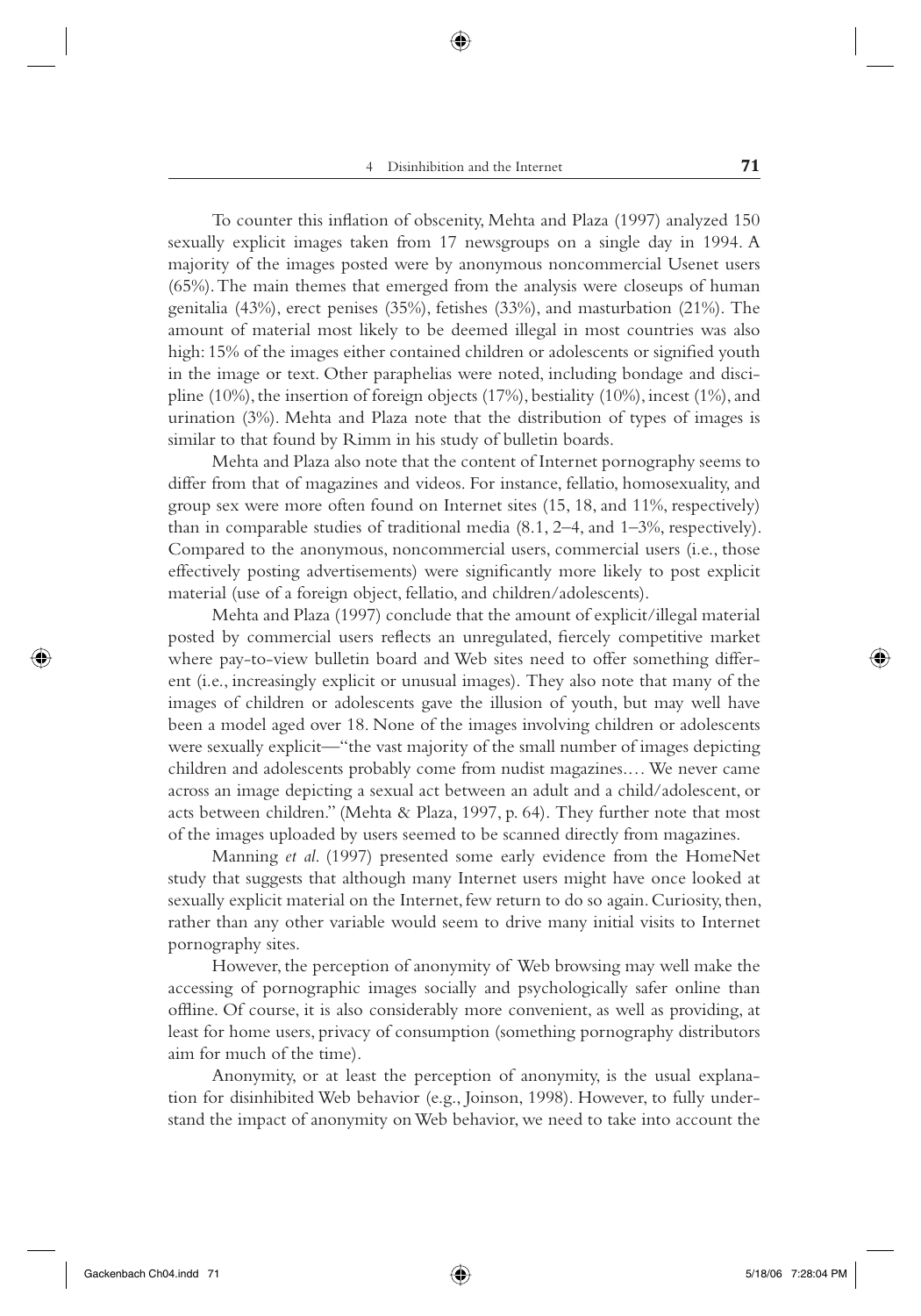various types of anonymity and differential impact on behavior. So, perhaps a home user with an anonymous ISP account or direct dial in to a bulletin board will feel anonymous when seeking online pornography. But, for the vast majority of users, anonymity is also associated with the recognition that their privacy is an illusion when online.

When we talk about anonymity, we need to think of to whom the user is anonymous. Not the Web site, to be sure, which may have not only his or her credit card details, but also details of their IP address or at least their ISP.

In this case, the user may well be seeking information or images away from the gaze of friends, family, or local community, and willingly accepts (or ignores) other privacy concerns. The perception of anonymity is something to be designed into systems, rather than something that the Internet provides as a birthright. Sites that design in a clear lack of anonymity (e.g., compulsory registration procedures) are effectively entering a negotiation with potential users that may well limit the potential benefits of anonymity on Internet behavior. When we think about anonymity and Web behavior, we also need to factor in the actual content sought and, as such, the users' concern about how willing they are to suspend privacy concerns in seeking information. For someone browsing health information sites, perhaps the balance between relative anonymity (compared to, say, picking up leaflets in a local medical center) and privacy concerns wins out. For someone seeking potentially illegal or vulnerable material, privacy and anonymity concerns need to be addressed through the design of systems or protocols that address these concerns before we see a disinhibitory effect.

## **EXPLANATIONS OF DISINHIBITION ON THE INTERNET**

#### **DEINDIVIDUATION**

The concept of deindividuation can be traced to French researcher Gustave Le Bon in 1895. Le Bon argued that being a member of a crowd led to submergence, a state where the normal constraints on individual behavior are removed. Within modern experimental social psychology, the term deindividuation was coined by Festinger *et al*. (1952) to explain why males who remember less individuating information show more hostility toward their parents. According to Festinger *et al*., when a person is not individuated in a group, "there is likely to occur for the member a reduction of inner constraints" (p. 382). This approach was extended by the research of Zimbardo (1969). According to Zimbardo, anonymity, arousal, sensory overload, mind-altering drugs, and a reduction in self-focus lead to deindividuation and thence to disinhibited, hostile behavior. During the 1970s and early 1980s, deindividuation

⇔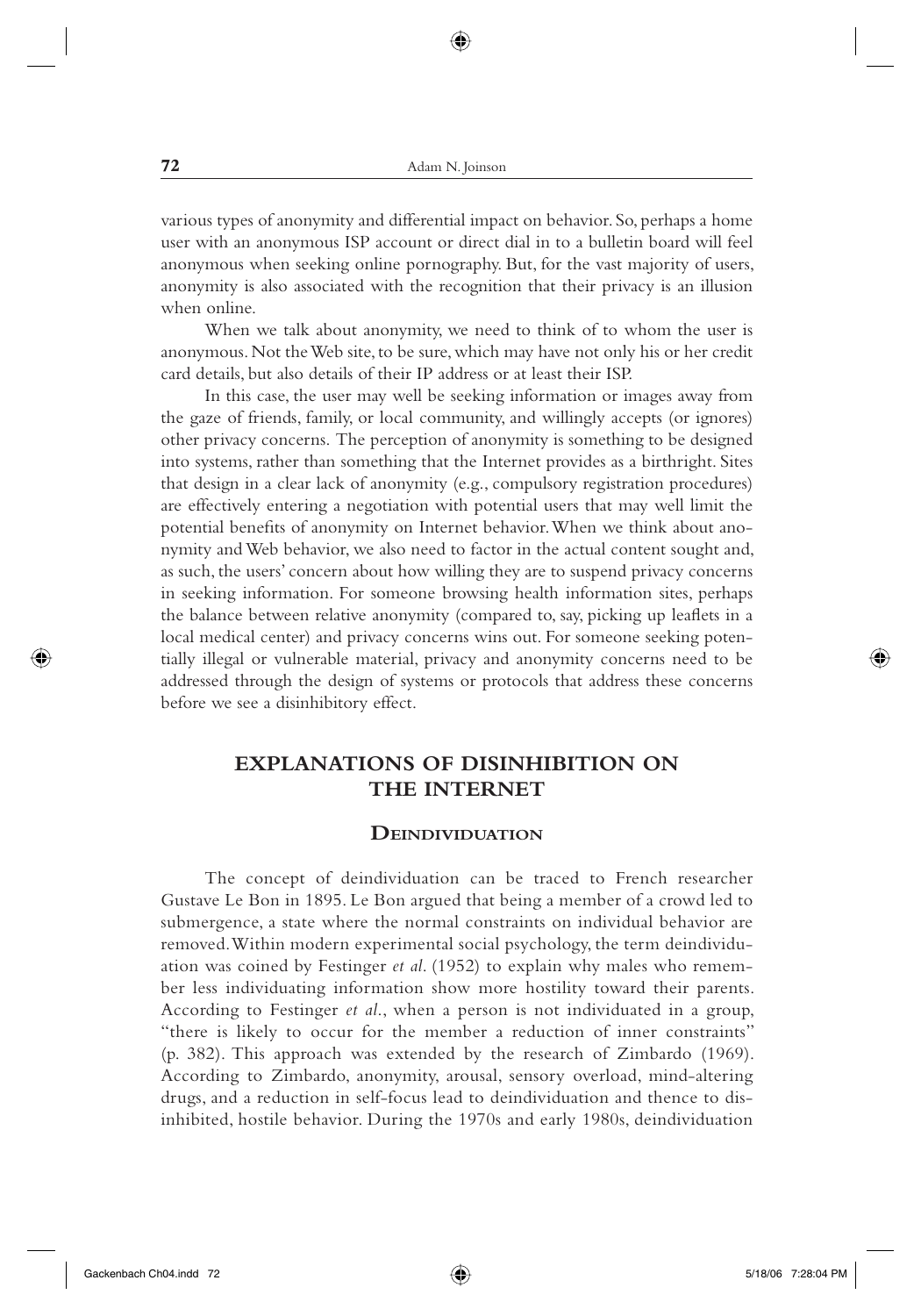4 Disinhibition and the Internet **73**

⊕

theory was subjected to a series of reformulations, variously taking into account the role of reduced internal focus (Diener, 1980) and reduced awareness of the public component of one's own behavior (Prentice-Dunn & Rogers, 1982). Prentice-Dunn and Rogers suggest that deindividuation is caused by two factors: a reduction in accountability cues (e.g., anonymity or membership of a group leads to reduced concern about others' reactions) and reduced private self-awareness (and therefore decreased self-regulation and use of internal standards). According to some CMC researchers, people communicating via computers may be deindividuated. For instance, Kiesler *et al*. (1984) argue that AU: As when a CMC user is anonymous, and perhaps he or she is focused on the task at hand, and not the recipient of their internal standards, then he or she is deindividuated. However, this view of the average CMC user as deindividuated has been strongly criticized (Lea *et al*., 1992; Postmes & Spears, 1998; Reicher *et al.,* 1995). Lea *et al*. (1992) argue that CMC is not antinormative (as suggested by the deindividuation explanation), but rather is sometimes under the control of norms derived from an active social identity. meant?

### **REDUCED SOCIAL CUES**

An associated explanation of disinhibited online behavior comes from the limited bandwidth of CMC networks, and an alleged subsequent reduction in social cues during interaction. This, according to the reduced social cues approach, leads to a reduction in the influence of social norms and constraints (Kiesler *et al*., 1984; Siegal *et al*., 1983) and thus leads to antinormative and AU: Please deregulated behavior.

According to the reduced social cues (RSC) model, lower social and contextual cues leads to (a) an attentional shift toward the task rather than the recipient, (b) a reduction in the normal hierarchy by removing status cues, leadership cues, and so on, and (c) deindividuation, caused by a combination of anonymity, lack of self- and other-focus, and lowered self-regulation (see Spears & Lea, 1992, for a summary of this approach).

However, the RSC approach has been strongly criticized for taking the "socialness" out of CMC (see Spears & Lea, 1992). According to the RSC model, social influence in CMC will be primarily based on the balance of information exchanged (Kiesler *et al*., 1984). However, Spears and Lea (1992) summarize group polarization research that suggests that CMC, in certain circumstances, adheres to normative influence rather than lending itself to antinormative behavior.

However, the development of online relationships, alongside the development of interpersonal social cues (e.g., smilies, action signs) and category cues contained in e-mail headers and signatures (e.g., gender, location, occupation), suggests that CMC does not lack "socialness" (Spears & Lea, 1992).

add to Refs

⊕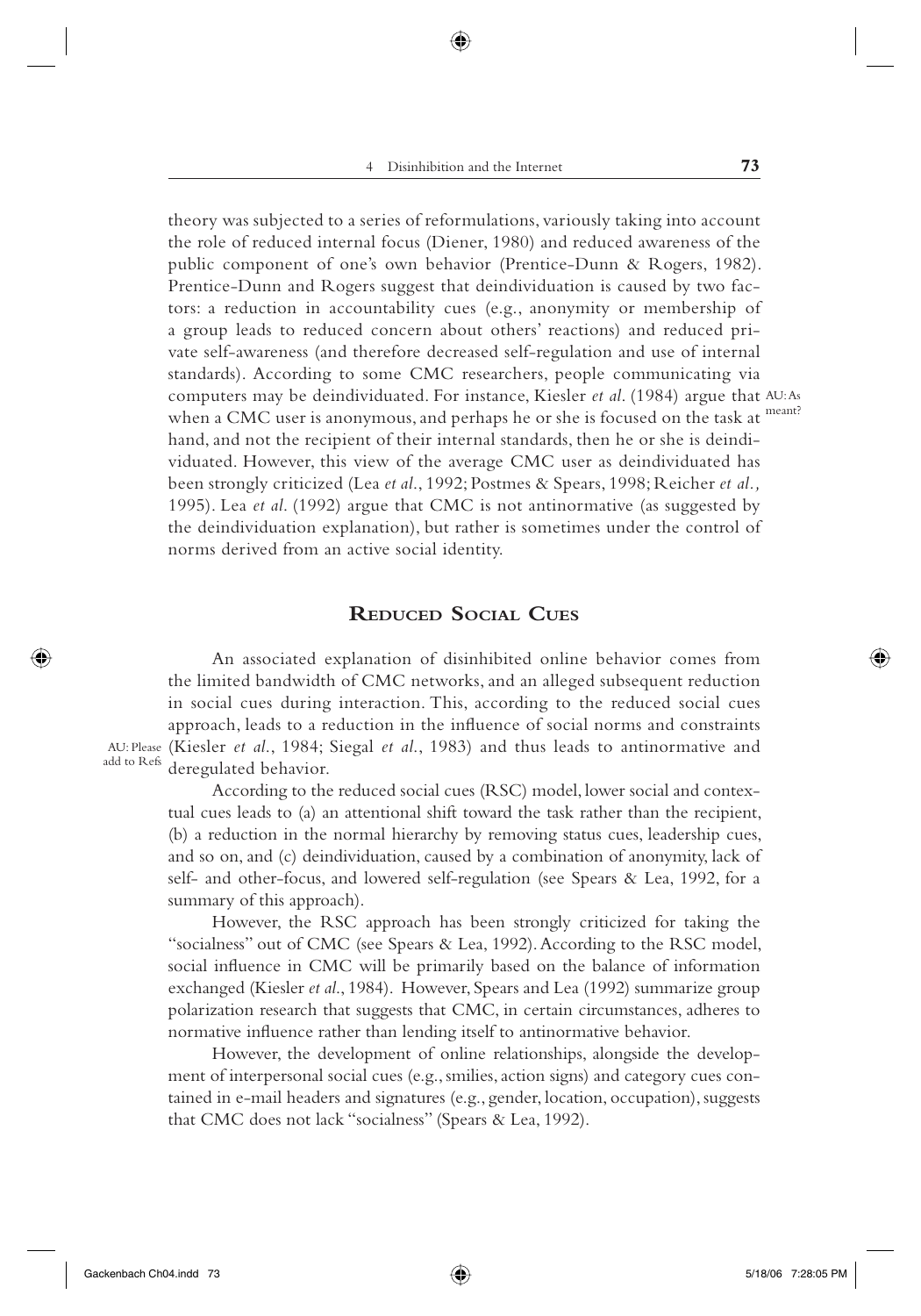**74** Adam N. Joinson

⊕

### **TWO-COMPONENT SELF-AWARENESS MODEL**

It has also been argued that the disinhibition often seen in studies of CMC may be due to higher rather than lower self-focus ( Joinson, 2001; Matheson & Zanna, 1988). According to Duval and Wicklund (1972), conscious attention can be directed toward the environment (termed "public" self-awareness) or toward the self (termed "private" self-awareness). Public self-awareness is induced by situations in which an individual is aware of the possibility of being evaluated (e.g., when being videotaped or assessed) or when they are socially distinctive (e.g., when they are a minority in a group). Private self-awareness is when the person is aware of their inner motives, attitudes, goals, and so on, and can be induced, for instance, by having people look into a mirror. Being privately self-aware should lead to behavior's being regulated by individual goals, needs, and standards (Carver & Scheier, 1981). According to Matheson and Zanna, private and public self-awareness are considered to be "relatively orthogonal" (p. 222), that is, one can be aware of "both, one or neither aspect of the self" (p. 222).

Matheson and Zanna argue that evidence from CMC suggests that people may have increased private self-awareness, and reduced public self-awareness, during CMC. As greater self-disclosure is associated with heightened private selfconsciousness (Franzoi & Davis, 1985), this would suggest that computer users experience increased private self-awareness since we see increased self-disclosure online. Furthermore, people tend to respond in less socially desirable ways when communicating via a computer compared to pen-and-paper tests (Kiesler & Sproull, 1986), regardless of their level of anonymity ( Joinson, 1999). This suggests that an increase in private self-awareness is likely to be linked with a decrease in concerns for evaluation, or public self-awareness.

Matheson and Zanna (1988) tested this notion in a study comparing the levels of self-awareness of 27 introductory psychology students discussing a topic using computers and 28 students discussing the same topic FtF. They found that "users of computer-mediated communication reported greater private self-awareness and marginally lower public self-awareness than subjects communicating face-to-face" (p. 228).

This suggests that while self-presentation concerns are reduced (via lower public self-awareness), self-regulation and focus on internal states and standards may be enhanced (via higher private self-awareness). Matheson and Zanna themselves raise the two main criticisms of this study: First, participants only discussed for 15 minutes; second, the two items comprising the measure of private self-awareness seem to lack internal reliability.

Joinson (2001, Study 3), rather than relying on measures, instead manipulated private and public self-awareness while dyads talked using a CMC system. Private self-awareness was increased by using a video feed of the participant onto their own screen as an equivalent of a mirror. It was reduced by replacing this video feed with

↔

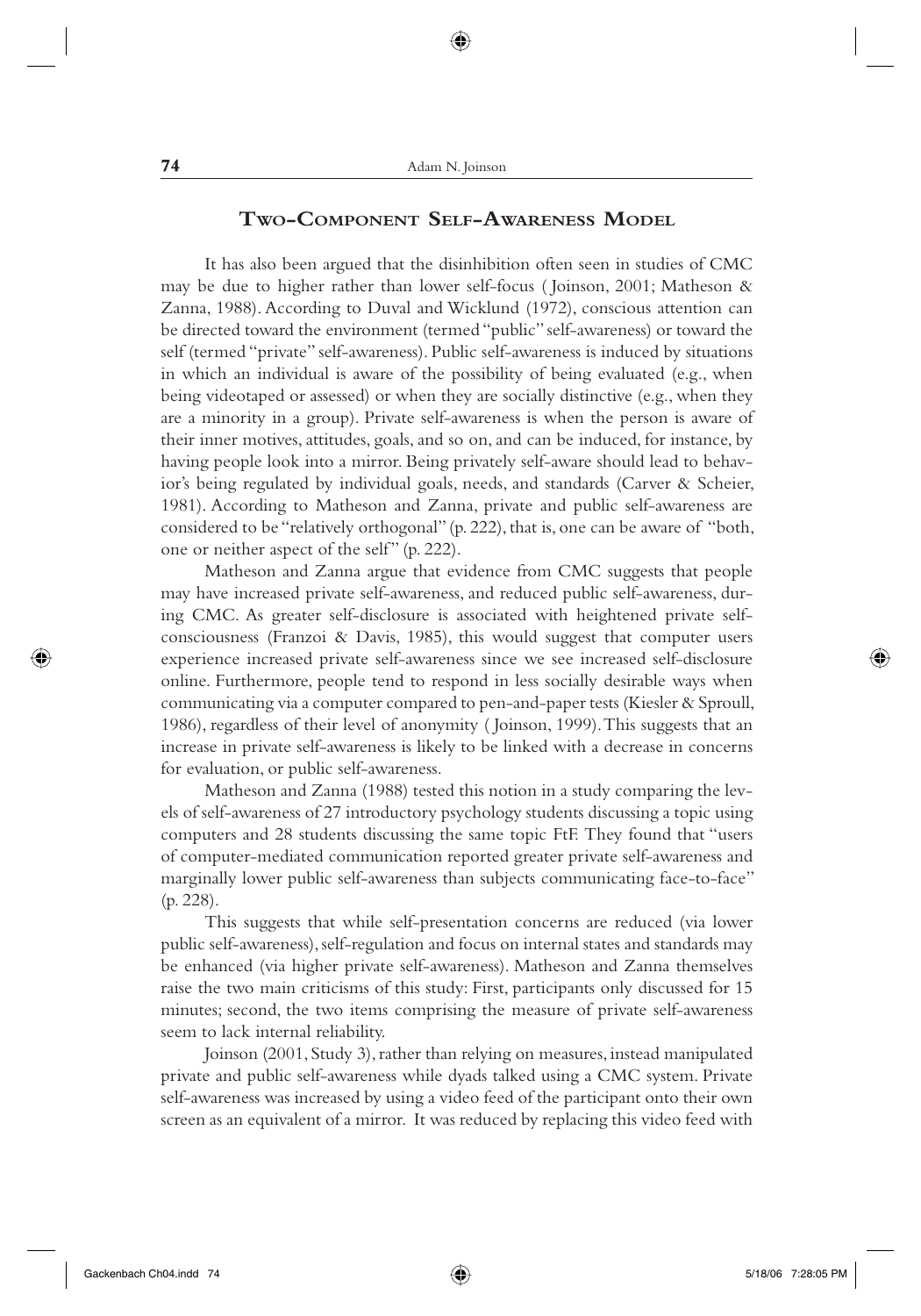a cartoon. Public self-awareness was reduced by stressing anonymity and increased by increasing accountability cues. The results showed that the condition in which high private and low public self-awareness were combined led to high levels of self-disclosure, similar to those seen in naturalistic CMC environments.

Sassenberg *et al*. (2005) examined the role of private self-awareness in attitude change during CMC. They found that the impact of media (CMC versus FtF) on attitude change was mediated by private self-awareness—that is, reduced attitude change during CMC compared to FtF was dependent upon increases in private self-awareness during CMC. In a second study, they also found evidence that trait private self-awareness moderated the impact of medium on attitude change. Together, these studies confirm the role of self-awareness in understanding the impact of CMC on behavior.

The work of both Joinson and Sassenberg *et al*. suggests that online behavior can be understood in an interpersonal sense. That is, our focus on ourselves relative to other people explains (some) aspects of online behavior. However, in common with the next model (SIDE), the self-awareness approach suggests that online behavior is regulated—by either our own attitudes and beliefs (through increased private self-awareness) or our group memberships and associated attitudes (through salient social identities).

## **SOCIAL IDENTITY EXPLANATION OF DEINDIVIDUATION EFFECTS (SIDE)**

A further explanation of CMC behavior comes from a SIDE model (Reicher *et al*., 1995). According to this model, most deindividuation effects, from those reported by Zimbardo (1969) onward, can be explained without recourse to deindividuation. Anonymity, because of the lack of focus on the self as an individual, tends to lead to the activation of social identities rather than the activation of personal identities (Reicher *et al*., 1995). This leads to the regulation of behavior based on the norms associated with the salient social group. For instance, Reicher *et al*. (1995) report a study on group polarization in which the salience of a group membership (in this case, as a psychology student) and the anonymity of the participants was manipulated. Group polarization is the tendency for a group's attitudes to become more extreme (in the direction of the average attitude) following group discussion. Reicher *et al*. predicted that there would be an interaction between group salience and anonymity. In other words, when participants were visually anonymous and their group membership was salient, there would be greater polarization of attitudes following group discussion. This is because the participants are using group norms to direct their behavior. When they are identifiable and the group membership is salient, it was predicted that no group polarization would occur. This is indeed what they found, suggesting that "the combination of psychological group membership

⊕

↔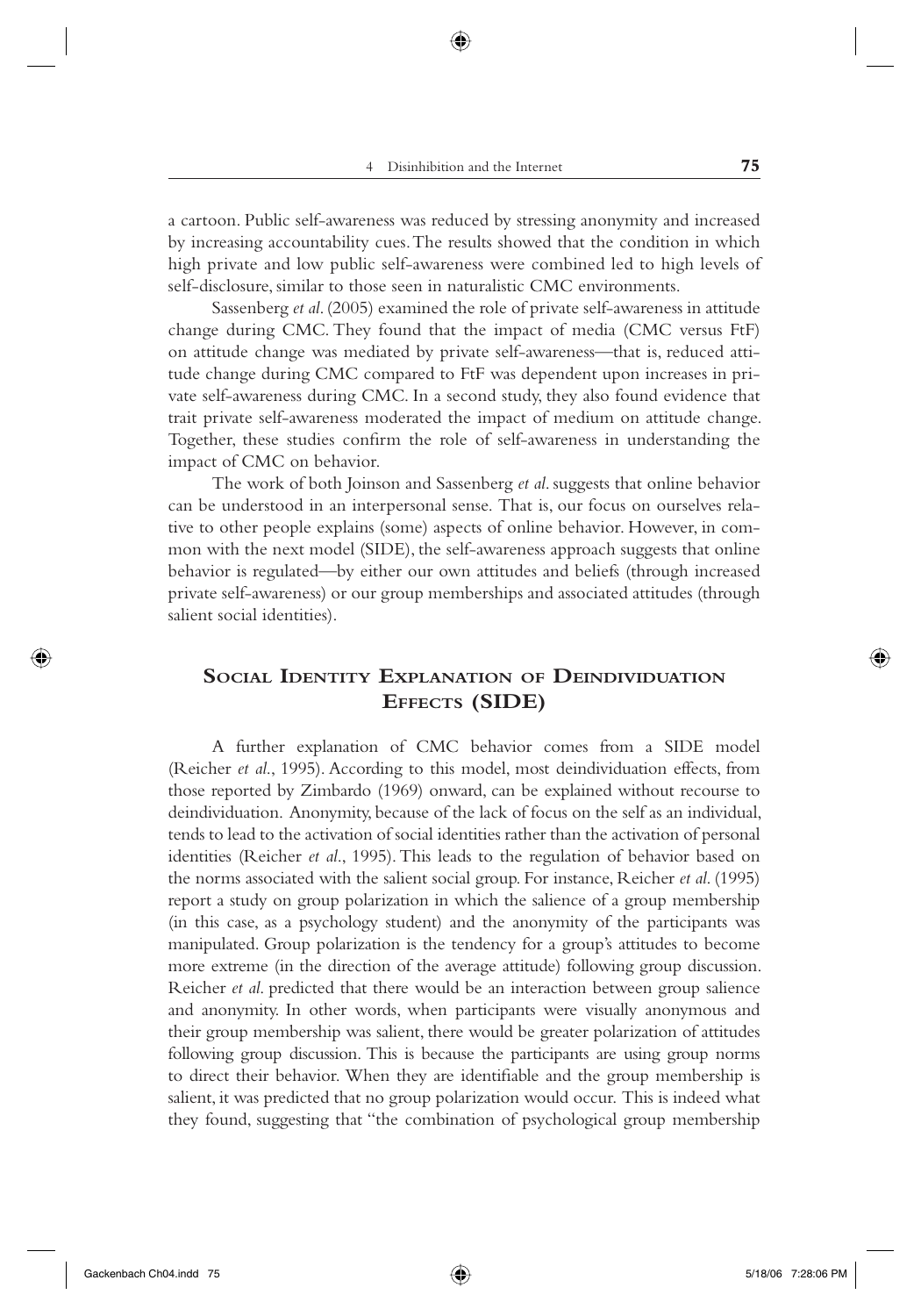and anonymity in the group results in enhanced conformity to group norms, rather than anti-normative behavior" (Reicher *et al*., 1995, p. 182).

The SIDE model has slightly more difficulty explaining general disinhibition, rather than group polarization, during CMC. One explanation is to discount the existence of uninhibited verbal behavior, and argue that it may be both context-dependent and normative within CMC (e.g., Lea *et al*., 1992). However, this requires a social identity to be salient, and that the norms associated with that social identity are toward disinhibition. Certainly, that disinhibition in CMC can be characterized by both flaming and excessive self-disclosure suggests that the SIDE model is right in predicting that behavior on computer networks is context dependent. However, that it exists when the user is non-anonymous, and that much of the information is self-relevant, suggests that it might not always be caused by the activation of a social identity.

### **MULTI-FACTOR EXPLANATIONS AND DISINHIBITION**

Suler (2004) identifies six main factors that lead to an "online disinhibition effect," some previously well established, other based on psychoanalytic theory. These are dissociative anonymity, invisibility, asynchronicity, solipsistic introjection, dissociative imagination, and minimization of authority. Suler argues that anonymity online allows people to compartmentalize their online selves and argue that their online behaviors 'aren't really me at all" (p. 322). Invisibility, according to Suler, is visual anonymity (as used by the SIDE researchers)—that is, although many online interactants know each other, visual anonymity leads to a situation akin to the traditional psychotherapist sitting behind the client to encourage disclosure. Asynchronicity enables people to engage in "emotional hit and run"; they don't need to face the immediate reaction to their behavior. Meanwhile, solipsistic introjection is due to the lack of visual or verbal cues—Internet users read e-mail messages in their own voice in their head, leading to processes of merging and possibly transference. When combined with dissociative imagination—that we can leave imaginary world of the Internet behind when we switch off the computer—according to Suler, we can also leave behind any responsibility for our behavior in this different realm. Finally, Suler claims that the Internet causes the minimization of authority, again encouraging disinhibited behavior.

## **A PRIVACY-BASED APPROACH TO UNDERSTANDING DISINHIBITION**

Joinson and Paine (in press) have argued that the increased surveillance of update Internet activities renders explanations based solely on anonymity unviable. Instead, they have argued that we need to ask to whom is a user non-anonymous, and in AU: Please

↔

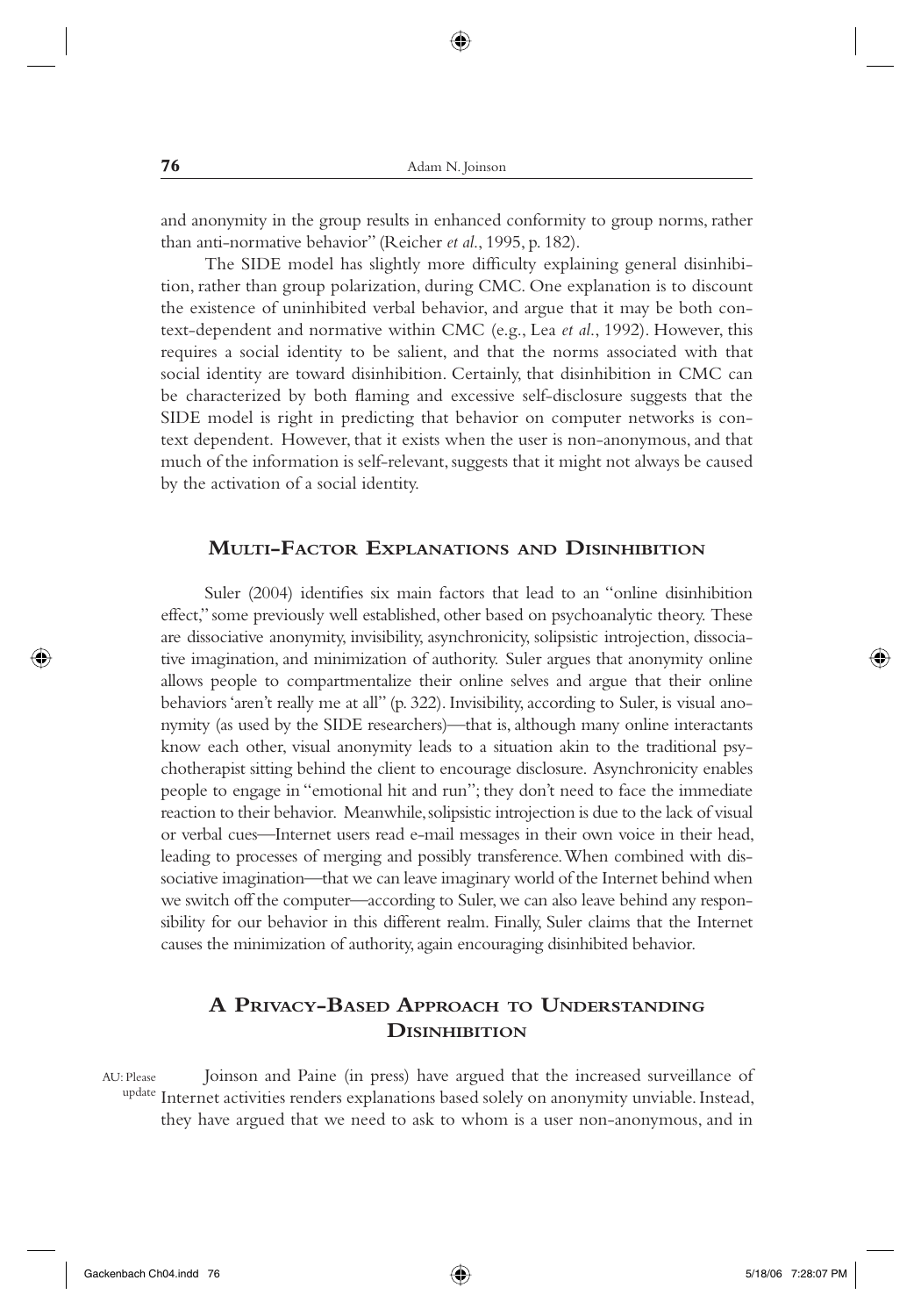4 Disinhibition and the Internet **77**

⊕

what form? For instance, the Internet, and new media in general, have tended to erode privacy through, among other methods, data mining, cookies, and data footprints. Often, the impression of privacy is a mirage; high levels of personal information are held by a number of gatekeepers through the processes of registration, caches, and logs kept on various servers or even locally based records. It therefore becomes critical to grasp the role of these gatekeepers to understand fully disinhibition online. Joinson and Paine (in press) propose that as well as looking at the micro-level impacts of the media environment on disclosure, one also needs to look at the macro-level—the wider context in which the micro-level behavior is enacted. Specifically, Joinson and Paine identify trust, control, and costs and benefits as critical to understanding any disinhibitory effect. Specifically, they point out that often we "purchase" access to an environment in which we can act in a disinhibited manner by leaving our personal information with a trusted gatekeeper (e.g., a website owner via a registration form). Joinson and Paine argue that this enables users to purchase pseudonymity, for instance, through the use of nicknames on a chat server. A second process that Joinson and Paine identify relates to the costs and benefits of an activity. Many "disinhibited" activities conducted online (e.g., cybersex, self-disclosure, accessing pornography) carry a cost in real life. Self-disclosure can make the discloser vulnerable to others, while accessing pornography can be a cause of embarrassment or shame. The Internet may well address this balance of costs and benefits by reducing the likely cost of a behavior—disclosing secrets is easier if the recipient doesn't know who you are. Finally, Joinson and Paine argue that control is also a critical issue. Walther (1996) argues that hyperpersonal social interaction online occurs, at least in part, because of the increased control afforded by asynchronous, visually anonymous CMC. For instance, we can control what information we choose to disclose, in what manner, and how we disclose it. By removing control from CMC (for instance, by introducing video or synchronicity), we also remove control, and thus compromise privacy. Clearly then, according to this approach, we need to fully appreciate not only the aspects of the media that enable disinhibited behavior, but also the motivations and psychological processes of the individual users and their particular social context.

### **CONCLUSIONS**

Disinhibition is one of the few widely reported and noted media effects of online interaction. However, despite the evidence that disinhibition occurs in a number of different contexts online, including CMC, Web-logs and submission of Web forms, most approaches to understanding the phenomenon confine themselves to considering the impact of a single factor—anonymity. I would argue that by focusing solely on this micro-level media effect, the wider context in which the behavior is conducted is ignored – and that ignoring this context limits how we

⇔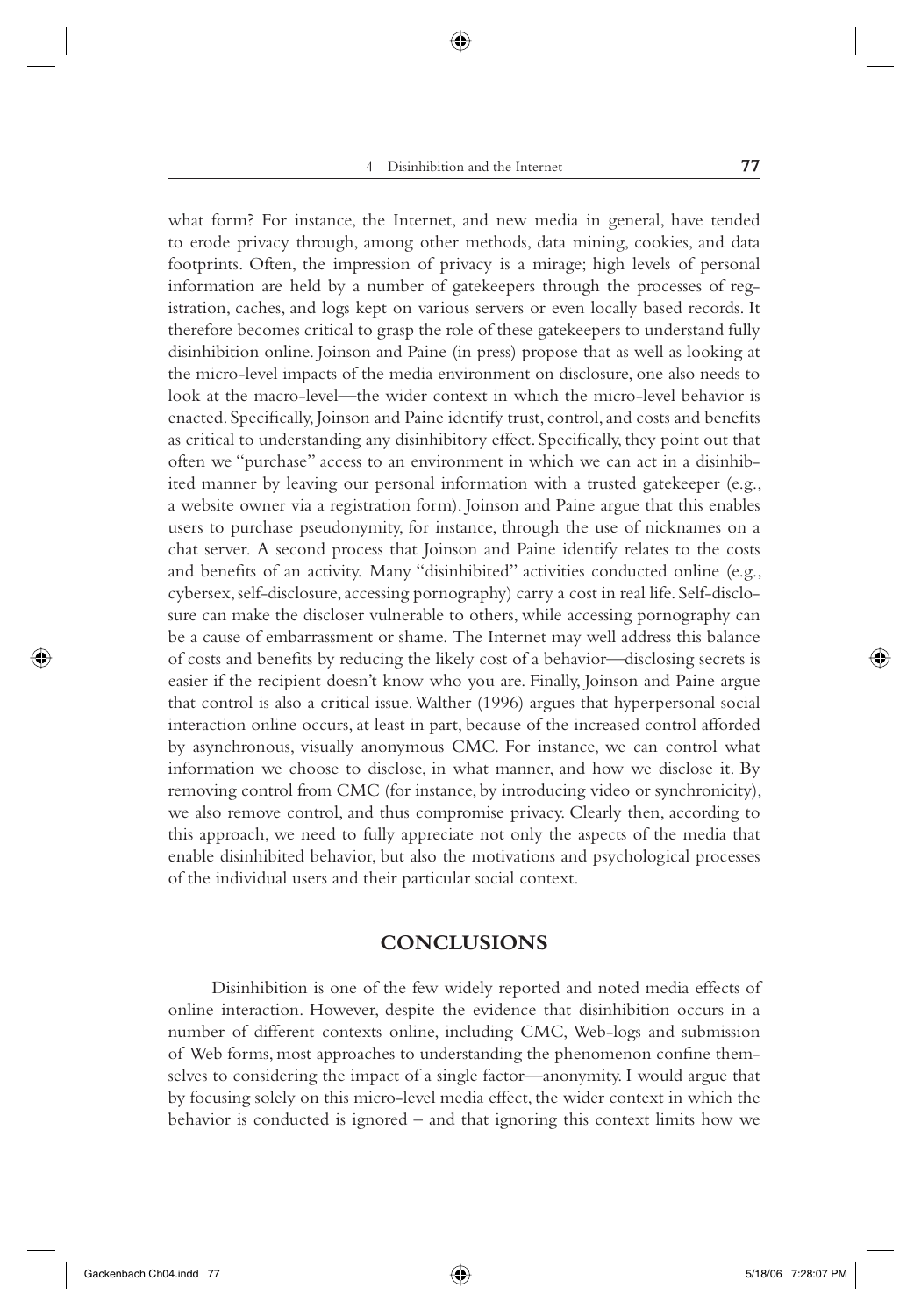can conceptualize online behavior. By considering the wider context, and in particular, its implications for privacy, it is possible to develop a more nuanced picture of disinhibited online behavior across situations.

### **REFERENCES**

- Aiken, M., & Waller, B. (2000). Flaming among first-time group support system users. *Information and Management, 37,* 95–100.
- Altman, I., & Taylor, D. (1973) *Social penetration: The development of interpersonal relationships*. New York: Holt, Rinehart and Winston.
- Berger, C. R., & Calabrese, R. J. (1975) Some explorations in initial interaction and beyond: Toward a developmental theory of interpersonal communication. *Human Communication Theory, 1*, 99–112
- Birnbaum, M. H. (2004). Human research and data collection via the Internet. *Annual Review of Psychology, 55,* 803–832.
- Carver, C. S., & Scheier, M. F. (1981). *Attention and self-regulation: A control theory approach to human behavior*. New York: Springer Verlag.
- Castellá, V.O., Abad, A. M. Z., Alonso, F. P., & Silla, J. M. P. (2000). The influence of familiarity among group members, group atmosphere, and assertiveness on uninhibited behaviour through three different communication media. *Computers in Human Behavior, 16*, 141–159.
- Chesney, T. (March, 2005). *Online self disclosure in diaries and its implications for knowledge managers*. UKAIS Conference, Northumbria University, United Kingdom.
- Coleman, L. H., Paternite, C. E., & Sherman, R. C. (1999). A reexamination of deindividuation in synchronous computer-mediated communication. *Computers in Human Behavior, 15*, 51–65.
- Diener, E. (1980). Deindividuation: The absence of self-awareness and self-regulation in group members, In P. Paulus (Ed.), *The psychology of group influence* (pp. 209-242). Hillsdale, NJ: Lawrence Erlbaum.
- Des Jarlais, D. C., Paone, D., Milliken, J., Turner, C. F., Miller, H., Gribble, J., Shi, Q., Hagan, H., & Friedman, S. (1999) Audio-computer interviewing to measure risk behaviour for HIV among injecting drug users: A quasi-randomised trial. *The Lancet 353* (9165): 1657–1661.
- Duval, S., & Wicklund, R. A. (1972). *A theory of objective self-awareness*. New York: Academic Press.
- Epstein, J. F., Barker, P. R., & Kroutil, L. A. (2001) Mode effects in self-reported mental health data. *Public Opinion Quarterly, 65*, 529–550.
- Ferriter, M. (1993). Computer aided interviewing and the psychiatric social history. *Social Work and Social Sciences Review*, *4*, 255–263.
- Festinger, L., Pepitone, A., & Newcomb, T. (1952). Some consequences of deindividuation in a group. *Journal of Abnormal and Social Psychology*, *47*, 382– 389.
- Franzoi, S. L., and Davis, M. H. (1985). Adolescent self-disclosure and loneliness: Private self-consciousness and parental influences. *Journal of Personality and Social Psychology*, 48, 768–780.
- Frick, A., Bächtiger, M. T., & Reips, U. D. (2001) Financial incentives, personal information and dropout in online studies. In U. D. Reips & M. Bosnjak (Eds.), *Dimensions of Internet Science*, (pp. 209–219). Lengerich: Pabst: Germany.
- Greist, J. H., Klein, M. H., & VanCura, L. J. (1973) A computer interview by psychiatric patient target symptoms. *Archives of General Psychiatry*, *29*, 247–253
- Joinson, A. N. (1998). Causes and effects of disinhibition on the Internet. In J. Gackenbach (Ed.) *The psychology of the Internet* (pp. 43–60). New York: Academic Press.
- Joinson, A. N. (1999) Anonymity, disinhibition, and social desirability on the Internet. *Behaviour Research Methods, Instruments and Computers, 31*, 433–438.

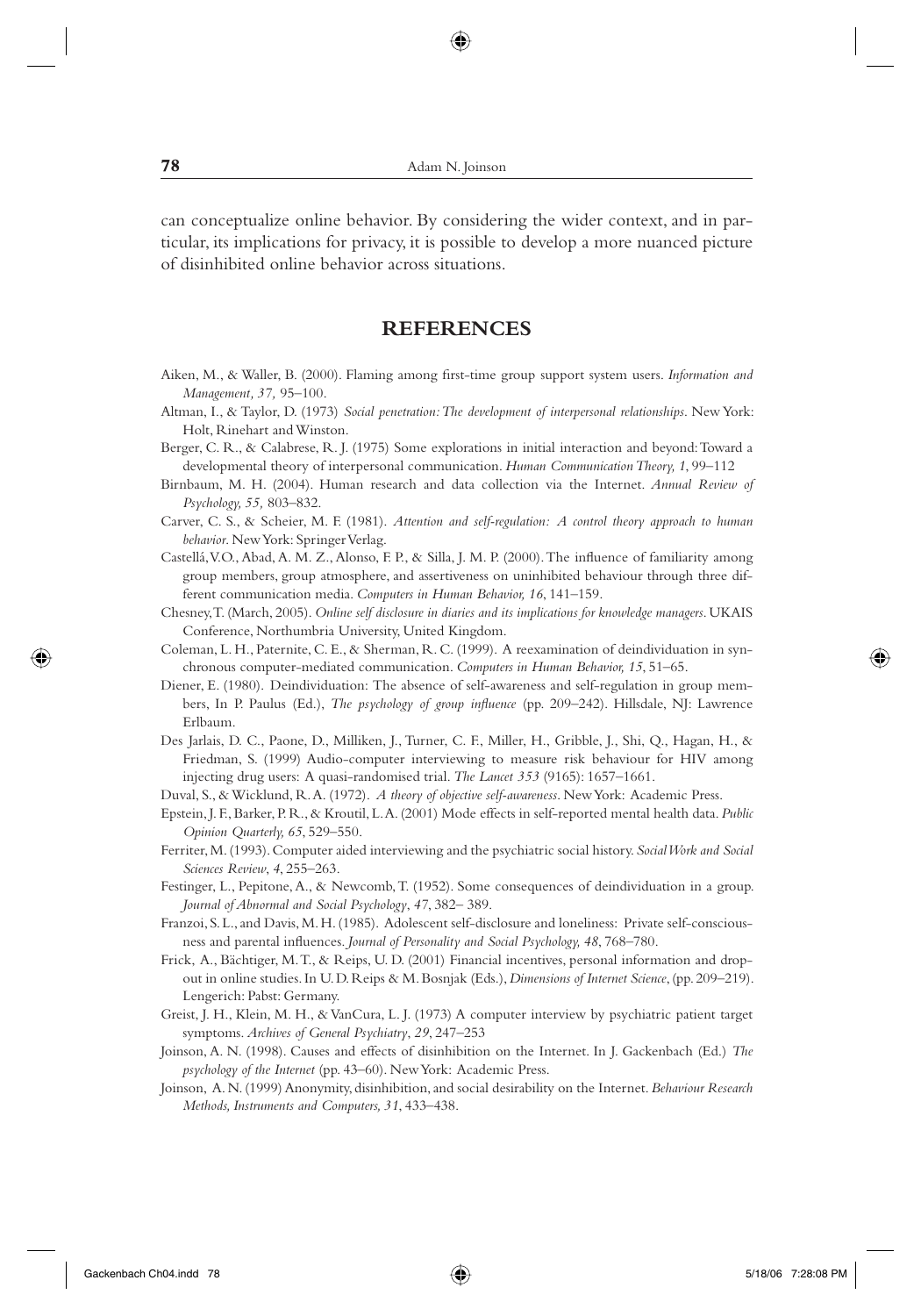- Joinson, A. N. (2001) Self-disclosure in computer-mediated communication: The role of self-awareness and visual anonymity. *European Journal of Social Psychology, 31,* 177–192
- Joinson, A.N. (2003) *Understanding the psychology of Internet behaviour: Virtual worlds, real lives*. Basingstoke and New York: Palgrave Macmillan.
- AU: Please Joinson, A.N. (2004). Self-esteem, interpersonal risk and preference for e-mail to face-to-face communication. *CyberPsychology and Behaviour, 7* (4), 472–478. update
- AU: Please Joinson, A.N., Woodley, A., & Reips, U.-R. (in press). Personalization, authentication, and self-disclosure in self-administered Internet surveys. *Computers in Human Behavior*. update
	- Joinson, A. N., and Paine, C. B. (in press). Self-disclosure, privacy and the Internet. In A. N. Joinson, K. Y. A. McKenna T. Postmes, T., and U.-R. Reips (Eds). *Oxford Handbook of Internet Psychology*. Oxford: Oxford University Press.
	- Kiesler, S., Siegal, J., & McGuire, T. W. (1984). Social psychological aspects of computer mediated communication. *American Psychologist*, 39, 1123–1134.
	- Kiesler, S., Zubrow, D., Moses, A. M., & Geller, V. (1985). Affect in computer mediated communication: An experiment in synchronous terminal-to-terminal discussion. *Human Computer Interaction*, *1*, 77–104.
	- Kiesler, S., & Sproull, L. S. (1986). Response effects in the electronic survey. *Public Opinion Quarterly*, *50*, 402–413.
	- Lau, J. T. F., Tsui, H. Y., & Wang, Q. S. (2003) Effects of two telephone survey methods on the level of reported risk behaviours. *Sexually Transmitted Infections, 79*, 325–331.
	- Lea, M., O'Shea, T., Fung, P., & Spears, R. (1992). "Flaming" in computer-mediated communication. In M. Lea (Ed.). *Contexts in computer-mediated communication* (pp. 89–112). London: Harvester Wheatsheaf.
	- Lessler, J.T., Caspar, R.A., Penne, M.A., and Barker, P.R. (2000) Developing computer assisted interviewing (CAI) for the National Household Survey on Drug Abuse. *Journal of Drug Issues*, *30*, 19–34
	- Le Bon, G. (1995). *The crowd: A study of the popular mind*. London: Transaction Publishers. (Original published 1895).
	- Manning, J., Scherlis, W., Kiesler, S., Kraut, R., & Mukhopadhyay, T. (1997). Erotica on the Internet: Early evidence from the HomeNet trial. In S. Kiesler (Ed.), *Culture of the Internet* (pp. 68–69). Nahwah, NJ: Lawrence Erlbaum.
	- Matheson, K., and Zanna, M. P. (1988). The impact of computer-mediated communication on selfawareness. *Computers in Human Behaviour, 4,* 221–233.
	- McKenna, K. Y. A., & Bargh, J. (1998). Coming out in the age of the Internet: Identity demarginalization through virtual group participation. *Journal of Personality and Social Psychology*, *75*, 681–694.
	- Mehta, M. D., & Plaza, D. E. (1997). Pornography in cyberspace: An exploration of what's in USENET. In S. Kiesler (Ed.), *Culture of the Internet* (pp. 53–67). Nahwah, NJ: Lawrence Erlbaum.
	- Parks, M. R., and Floyd, K. (1996) Making friends in cyberspace. *Journal of Communication, 46,* 80–97.
	- Prentice-Dunn, S., & Rogers, R. W. (1982). Effects of public and private self-awareness on deindividuation and aggression. *Journal of Personality and Social Psychology*, *43*, 503–513.
	- Postmes, T., & Spears, R. (1998). Deindividuation and anti-normative behavior: A meta-analysis. *Psychological Bulletin, 123*, 238–259.
	- Reicher, S. D., Spears, R., & Postmes, T. (1995). A social identity model of deindividuation phenomena. In W. Stroebe & M. Hewstone (Eds.), *European Review of Social Psychology,* (Vol. *6*, pp. 161–198). Chichester: Wiley.
	- Rheingold, H. (1993) *The virtual community (rev. edn)*. London: MIT Press.
	- Rimm, M. (1995). Marketing pornography on the information superhighway. *Georgetown Law Review, 83*, 1839–1934.
	- Robinson, R., & West, R. (1992) A comparison of computer and questionnaire methods of historytaking in a genito-urinary clinic. *Psychology and Health, 6*, 77–84.
	- Rosson, M. B. (1999). I get by with a little help from my cyber-friends: Sharing stories of good and bad times on the Web. *Journal of Computer-Mediated Communication*, *4* (4). Available at http://jcmc. indiana.edu/vol4/issue4/rosson.html. Accessed 10 December 2005.